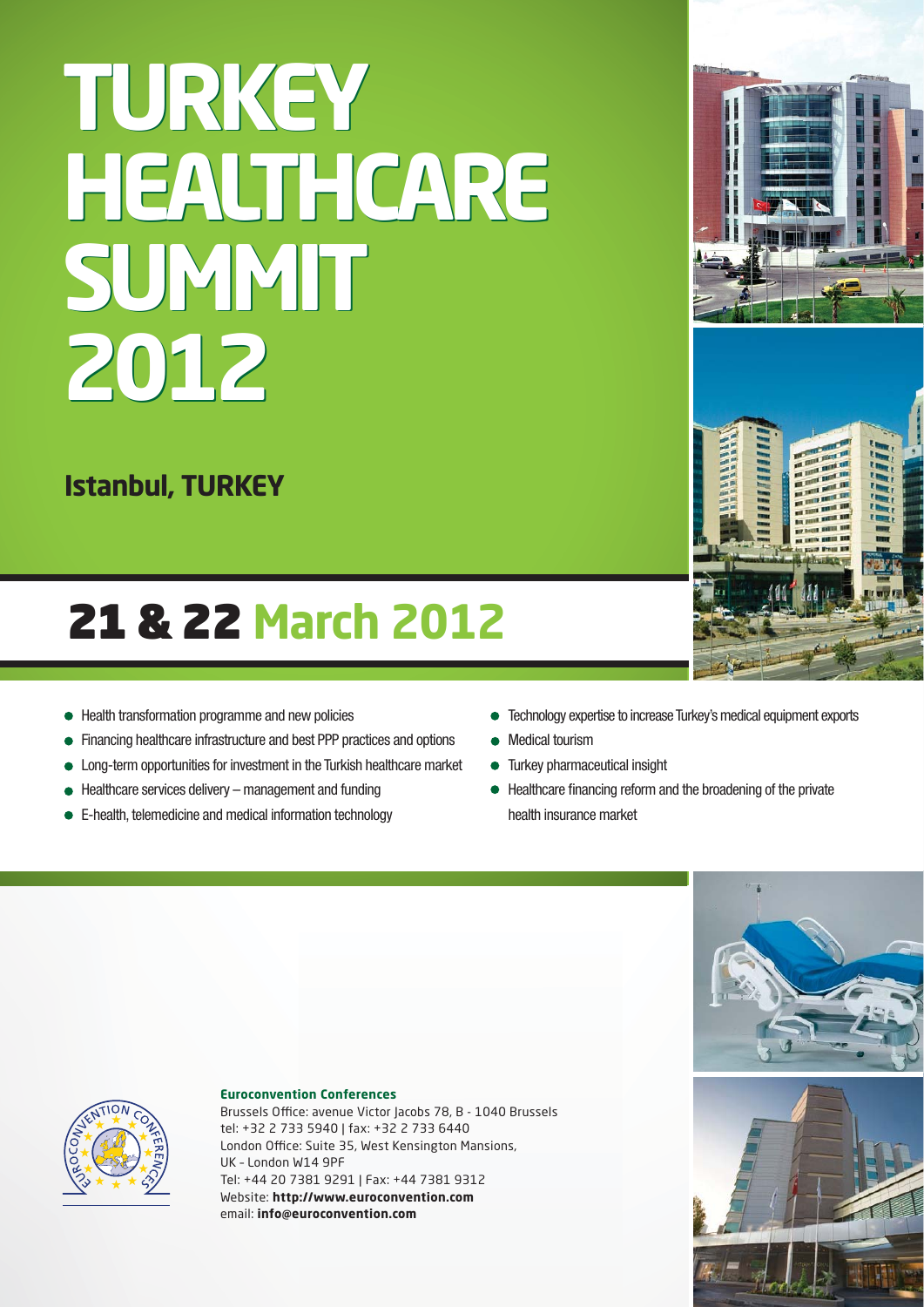

#### Gold Sponsors



#### Silver Sponsors

GÜN AVUKATLIK BÜROSU **MEHMET GÜN & PARTNERS** 



McDermott<br>Will&Emery ARUP CASTA

Bronze Sponsor



Associate Sponsor

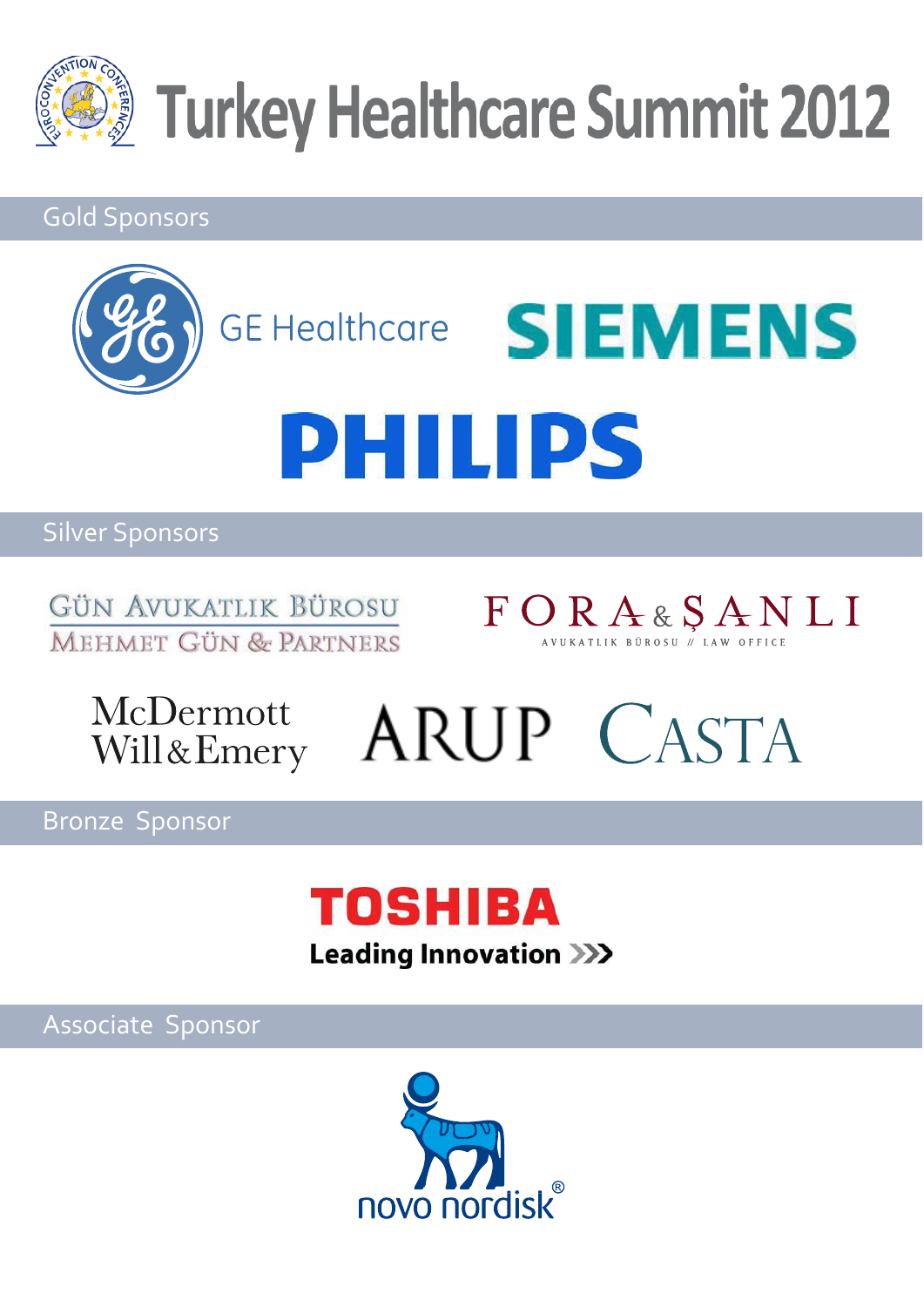

#### Supporting Organizations





#### Media Partners



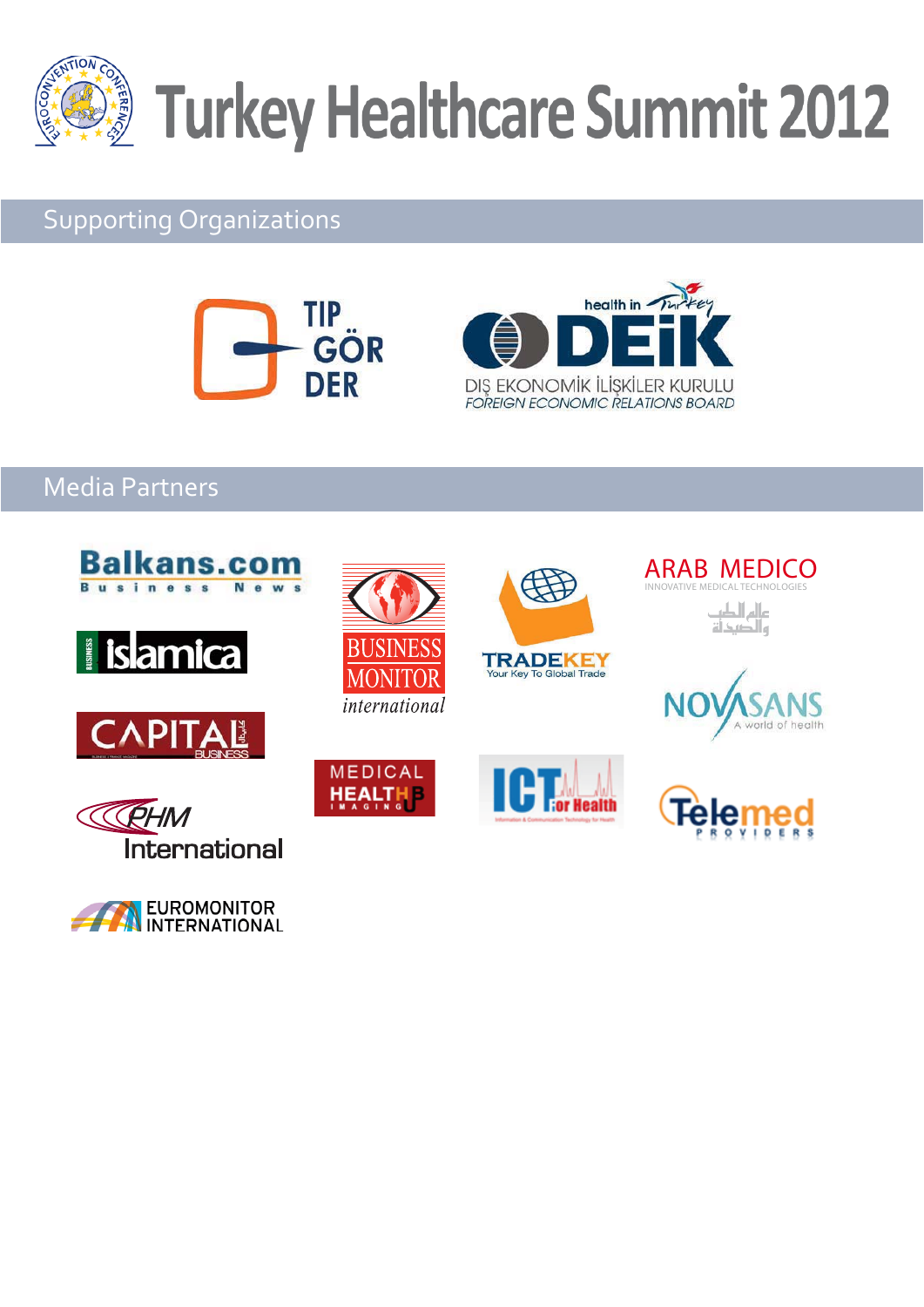

#### **Proposed program and speaker invitees**

*Please note that the speakers listed below have been invited and that some of them are not yet confirmed. The program will be updated and new speakers will be included in the coming weeks*

#### *Wednesday 21 March 2012*

| $09:00 - 09:45$ | Registration of the participants, welcome coffee and networking                                                                                                                                                                                                                                                                                                                                                                                                                                                                                                                                                                                                                                                                                                                                                                                                                                                                                                                            |                                                                                                                                                                                                                                                                                                                                                                                                                                         |  |
|-----------------|--------------------------------------------------------------------------------------------------------------------------------------------------------------------------------------------------------------------------------------------------------------------------------------------------------------------------------------------------------------------------------------------------------------------------------------------------------------------------------------------------------------------------------------------------------------------------------------------------------------------------------------------------------------------------------------------------------------------------------------------------------------------------------------------------------------------------------------------------------------------------------------------------------------------------------------------------------------------------------------------|-----------------------------------------------------------------------------------------------------------------------------------------------------------------------------------------------------------------------------------------------------------------------------------------------------------------------------------------------------------------------------------------------------------------------------------------|--|
| $09:45 - 10:00$ | <b>Opening Keynote Address</b><br><b>Senior official from Ministry of Health or other ministry, Turkey</b>                                                                                                                                                                                                                                                                                                                                                                                                                                                                                                                                                                                                                                                                                                                                                                                                                                                                                 |                                                                                                                                                                                                                                                                                                                                                                                                                                         |  |
| $10:00 - 11:30$ | Panel Session 1:<br><b>HEALTH TRANSFORMATION PROGRAMME IN TURKEY</b><br>• Successful Implementation of new health policies and reforms<br>• Turkey-EU healthcare system harmonization progress<br>• Further modernization of hospital and other healthcare infrastructure<br>• Delivery of modern and sophisticated health services<br>• Further implementation of the General Health Insurance Scheme Law (GHIS)<br>• Panel discussion and O&A<br>Chairman<br>to be advised<br><b>Senior official from Ministry of Health, Turkey</b><br><b>Senior official from Ministry for EU Affairs, Turkey</b><br><b>Yurdal Sahin,</b><br>Deputy Director General, Incentive Implementation and Foreign<br>Investment, Ministry of Economy, Turkey<br>Hayreddin Yekeler,<br>Head, Kartal Lütfi Kırdar Eğit.Araş.Hast Hospital, Istanbul, Turkey<br><b>Ismail Cinel,</b><br>Professor, Marmara University,<br>Medical director, Marmara University Pendik Education and Research<br>Hospital, Turkey | Hasan Hüseyin Yıldırım<br>Department of Health Care Management, Faculty of Economics and<br>Administrative Sciences, Hacettepe University, Turkey<br>Jorgo Ehatzimarkakis,<br>Member of the European Parliament, Belgium<br>Health & ill Health in Turkey<br>Hikmet Pekcan,<br>World Federation of Public Health, representing Turkey,<br>Professor of Public Health, Hacettepe University, Turkey<br>A Speaker from the private sector |  |
| $11:30 - 12:00$ | Coffee break and networking                                                                                                                                                                                                                                                                                                                                                                                                                                                                                                                                                                                                                                                                                                                                                                                                                                                                                                                                                                |                                                                                                                                                                                                                                                                                                                                                                                                                                         |  |
| $12:00 - 13:30$ | <b>Panel Session 2:</b><br><b>FINANCING OF HEALTHCARE INFRASTRUCTURE SECTOR IN TURKEY AND PPP</b><br><b>ROUTES</b><br>• Structured and project finance - banking on the Turkish healthcare market<br>• IFIs role in healthcare infrastructure funding<br>• New wave of growth and opportunities for private equity investment<br>• Long-term opportunities for investors in the Turkish healthcare market<br>• PPP - the way forward to Turkey's healthcare future: projects, tenders, regulation, etc.                                                                                                                                                                                                                                                                                                                                                                                                                                                                                    |                                                                                                                                                                                                                                                                                                                                                                                                                                         |  |
|                 | $\bullet$ Panel discussion and Q&A                                                                                                                                                                                                                                                                                                                                                                                                                                                                                                                                                                                                                                                                                                                                                                                                                                                                                                                                                         |                                                                                                                                                                                                                                                                                                                                                                                                                                         |  |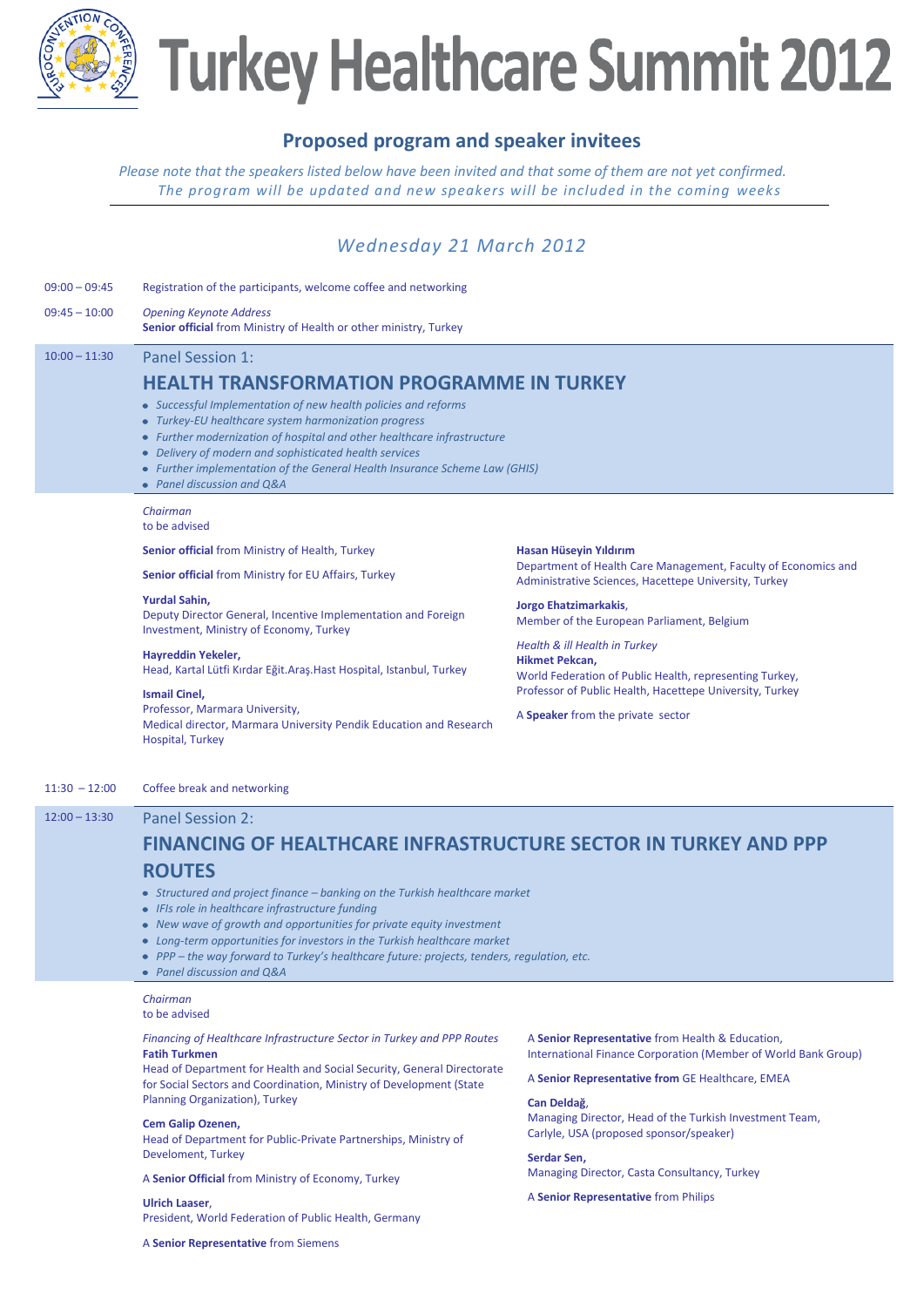

13:30 – 14:30 Luncheon and networking

14:30 –16:00 Panel Session 3:

#### **HEALTHCARE SERVICES DELIVERY – MANAGEMENT AND FUNDING**

- *Bridging The private sector insurance and social security needs*
- *Ensuring better healthcare services delivery – Role of healthcare financing reform in Turkey*
- *Development of health insurance and its Importance from a medical ethics viewpoint*
- *Human resources management and optimizing healthcare delivery*
- *International co-operation and sharing international experience*
- *Panel discussion and Q&A*

*Chairman* to be advised

#### **Fatih Acar,**

President, Social Security Institution (SGK), Turkey

#### **Korhan Erdogan,** Deputy Director General, State-Owned Enterprises,

Prime Ministry Undersecretariat of Treasury, Turkey

**Memet Hobek**, Life and Health Insurance Department, Prime Ministry, Undersecretariat of Treasury, Turkey

*The Share of the Private Healthcare Sector in Healthcare Services Delivery*

#### **Filiz Cevirme**,

General Coordinator, Private Hospitals & Healthcare Organizations Association (OHSAD), Turkey Member of the Exec. Committee, Health Tourism Association, Turkey

**Türkan Yıldırım**,

Department of Health Services Management, Faculty of Health Sciences, Ankara University, Turkey

**Haydar Sur,** Dean, Faculty of Health Sciences, Istanbul University, Turkey

**Dincer Cetintas,** General Manager, Saglik A.S. for Social and Health Services, Istanbul Municipality, Turkey

**Guvenc Kockaya,** Member of Medical & Technical Evaluation Committee, Pharmaeconomy Directorate, General Directorate of Pharmaceuticals and Pharmacy, Ministry of Health, Turkey

*Globalization in Healthcare : Healthcare Providers Role* **Dr. Sarper Tanli,** Executive Director for Europe and MENA, Methodist International, USA

#### 16:00 –17:30 Panel Session 4:

#### **PROMISING e-HEALTH DEVELOPMENT IN TURKEY**

- *Growing need for medical information technologies and the role of software assisted medicine*
- *New technologies to face new healthcare challenges – opportunities for the private sector*
- *Legal overview and regulatory issues*
- *Financing and investing in IT solutions for healthcare*
- *m-Health and telemedicine prospect in Turkey*
- *Panel discussion and Q&A*

#### *Chairman* to be advised

#### **Bilgehan Karadayi,**

Deputy General Manager, Med Device Department, Ministry of Health, Turkey

#### **Umit Dereli**,

Secretary General, Association of Research-based Medical Technology Manufacturers (ARTED), Turkey

**Esen Tümer**, President, TıpGörDer, Turkey

A **Senior Representative** from Health Informatics Association, Turkey

A **Senior Representative** from Turkish Medical Informatics Association

**Hanefi Gok,** Former Head of Medical Devices Department, Social Security Institution (SGK), Turkey

**Emin Sadik Aydin,**  Head of Information Society Department, Ministry of Development, **Turkey** 

**Miroslav Madjaric,**  Vice-president, European Association of Healthcare IT Managers, Belgium

*Turkey and eHealth Domain Integration* **Constantin Constantinides** Chief Executive, Healthcare Cybernetics, Greece